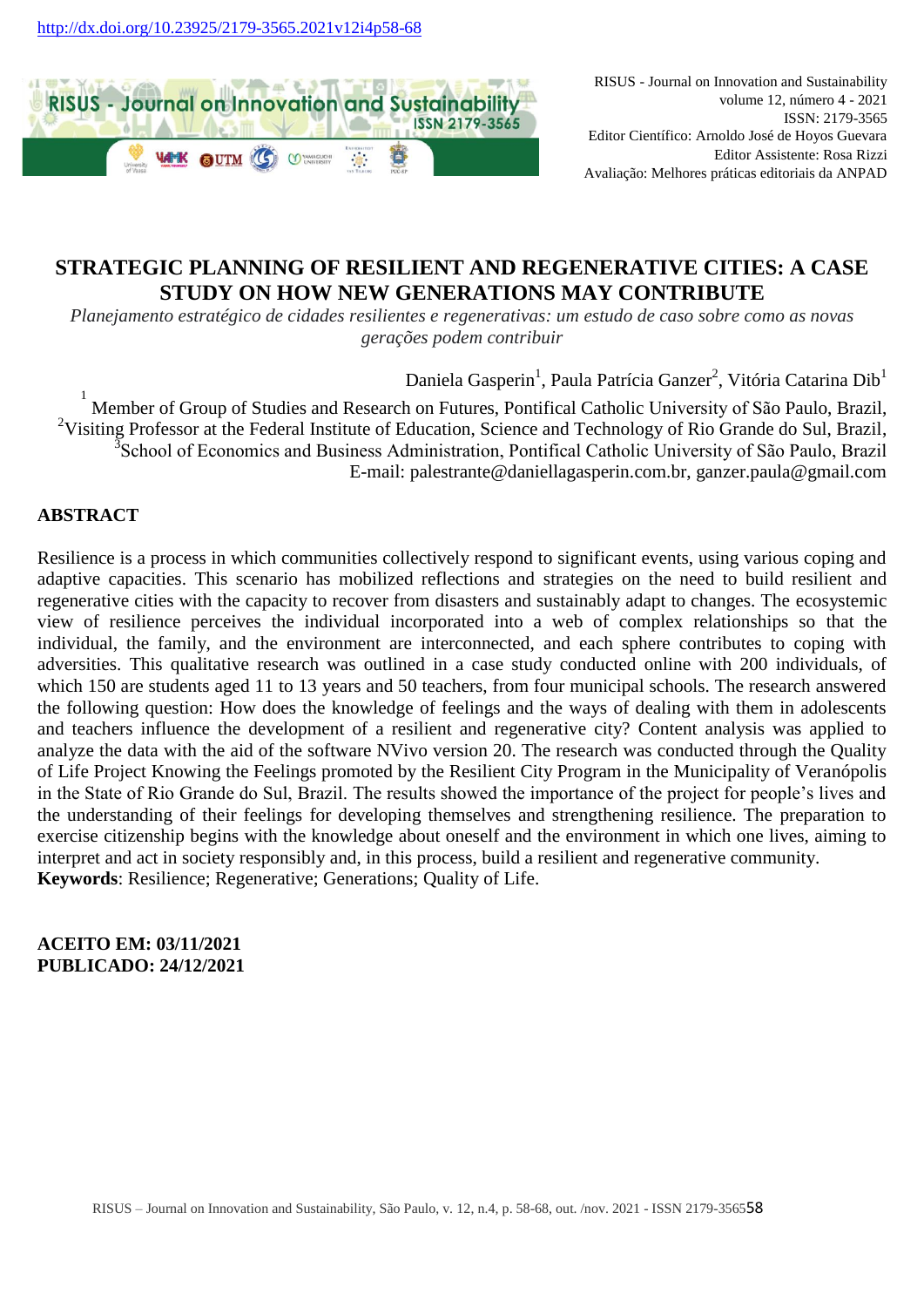#### **STRATEGIC PLANNING OF RESILIENT AND REGENERATIVE CITIES: A CASE STUDY ON HOW NEW GENERATIONS MAY CONTRIBUTE** DANIELA GASPERIN, PAULA PATRÍCIA GANZER, VITÓRIA CATARINA DIB



RISUS - Journal on Innovation and Sustainability volume 12, número 4 - 2021 ISSN: 2179-3565 Editor Científico: Arnoldo José de Hoyos Guevara Editor Assistente: Rosa Rizzi Avaliação: Melhores práticas editoriais da ANPAD

# **PLANEJAMENTO ESTRATÉGICO DE CIDADES INTELIGENTES E REGENERATIVAS: UM ESTUDO DE CASO SOBRE COMO AS NOVAS GERAÇÕES PODEM CONTRIBUIR**

*Strategic planning of resilient and regenerative cities: a case study on how new generations may contribute* 

# Daniela Gasperin<sup>1</sup>, Paula Patrícia Ganzer<sup>2</sup>, Vitória Catarina Dib<sup>1</sup>

1 Member of Group of Studies and Research on Futures, Pontifical Catholic University of São Paulo, Brazil, <sup>2</sup>Visiting Professor at the Federal Institute of Education, Science and Technology of Rio Grande do Sul, Brazil, <sup>3</sup>School of Economics and Business Admin E-mail: palestrante@daniellagasperin.com.br, ganzer.paula@gmail.com

### **RESUMO**

Resiliência é um processo no qual as comunidades respondem coletivamente a eventos significativos, usando várias capacidades adaptativas e de enfrentamento. Esse cenário mobilizou reflexões e estratégias sobre a necessidade de construir cidades resilientes e regenerativas com capacidade de recuperação de desastres e adaptação sustentável às mudanças. A visão ecossistêmica da resiliência percebe o indivíduo incorporado em uma teia de relações complexas de forma que o indivíduo, a família e o meio ambiente estejam interligados e cada esfera contribua para o enfrentamento das adversidades. Esta pesquisa qualitativa se delineou em um estudo de caso realizado online com 200 indivíduos, dos quais 150 são alunos de 11 a 13 anos e 50 professores, de quatro escolas municipais. A pesquisa respondeu ao seguinte questionamento: Como o conhecimento dos sentimentos e as formas de lidar com eles em adolescentes e professores influenciam no desenvolvimento de uma cidade resiliente e regeneradora? A análise de conteúdo foi aplicada para analisar os dados com o auxílio do software NVivo versão 20. A pesquisa foi realizada por meio do Projeto Qualidade de Vida Conhecendo os Sentimentos promovido pelo Programa Cidade Resiliente do Município de Veranópolis / RS , Brasil. Os resultados mostraram a importância do projeto para a vida das pessoas e a compreensão de seus sentimentos para o desenvolvimento e o fortalecimento da resiliência. A preparação para o exercício da cidadania começa pelo conhecimento de si mesmo e do meio em que se vive, objetivando interpretar e atuar na sociedade de forma responsável e, nesse processo, construir uma comunidade resiliente e regeneradora. Palavras-chave: Resiliência; Regenerativa; Gerações; Qualidade de Vida.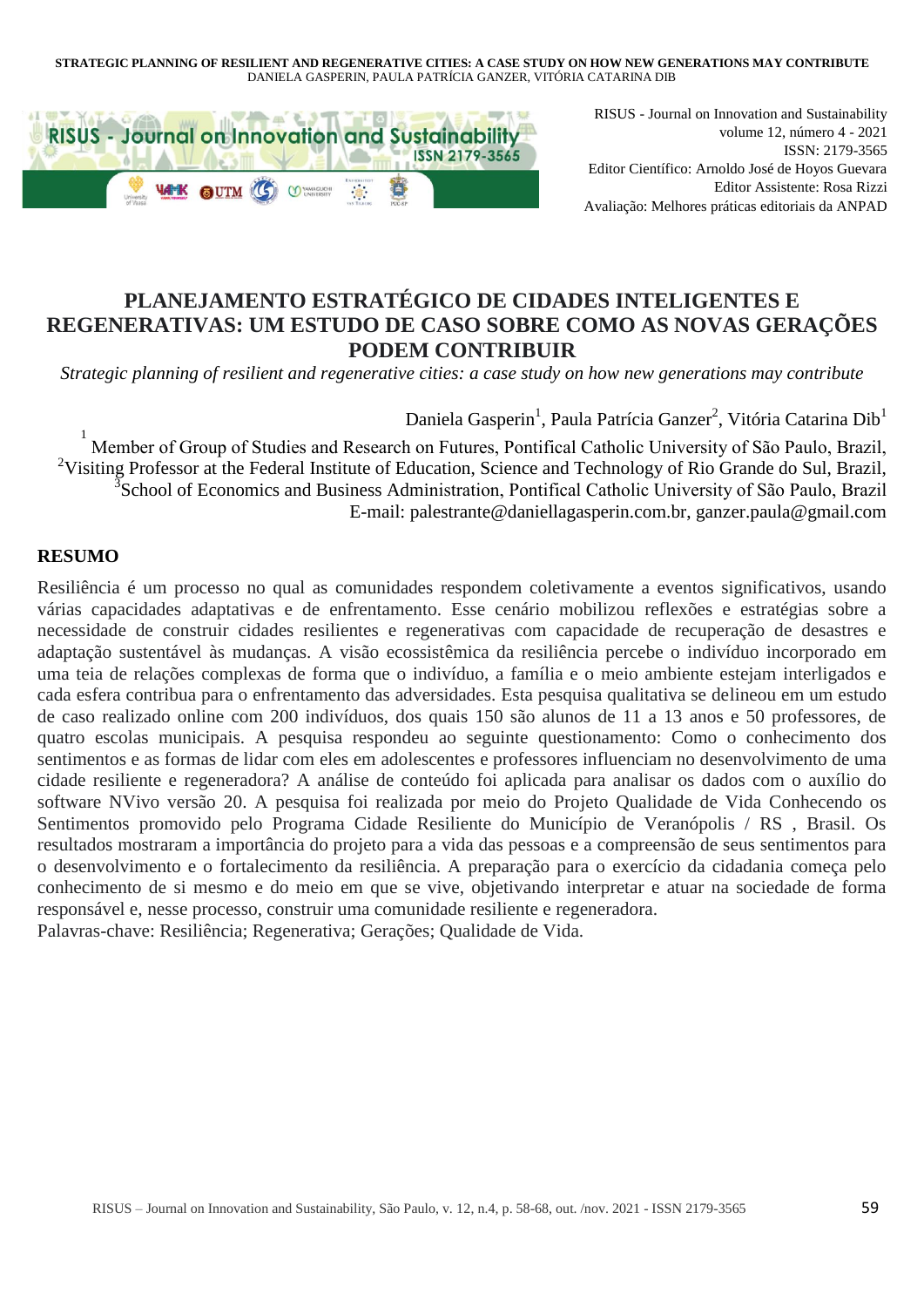### **INTRODUCTION**

Every year, over 200 million people are affected by droughts, floods, cyclones, earthquakes, forest fires, and other threats. In addition, poverty, increasing population density, environmental degradation, and global warming make the impact of natural threats ever greater. Facing this scenario, the United Nations Office for Disaster Risk Reduction (UNDRR) assists in capacity building to support municipalities implementing the global campaign Resilient Cities. Governments worldwide commit to reducing disaster risk and adopt a pathway called the Hyogo Framework for Action that focuses on reducing vulnerability to hazards (UNDRR, 2021).

The Hyogo Framework for Action prioritizes five actions: i) Building institutional capacity: ensure that disaster risk reduction is a national and local priority with a strong institutional basis for implementation; ii) Knowing one's risks: identify, assess and monitor disaster risks and improve warnings and alarms; iii) Building knowledge and awareness: use knowledge, innovation, and education to build a culture of safety and resilience at all levels; iv) Reduce risks: reduce underlying risk factors through land use and occupancy planning, and environmental, social, and economic measures; and v) Be prepared and ready to act: strengthen disaster preparedness for effective response at all levels (UNDRR, 2021).

According to the Global Hazards Report (2020), extreme weather and deficiencies in climate responses represent the most significant global risks in terms of likelihood and impact influenced by vulnerability, coping capacity, and adaptation. Vulnerability comprises the components of susceptibility and relates to social, physical, economic, and environmental factors that make people or systems susceptible to natural hazards, the adverse effects of climate change, or other transformative processes. We face a series of threats that cross borders and comprise technological, environmental, political, economic, and social aspects. The coping capacity is understood as the community's diverse abilities to minimize the negative impacts of natural hazards and climate change through direct action and available resources. Moreover, the adaptive capacity comprises the strategies to deal with such negative impacts.

Given the above, it is paramount to reestablish the social condition of individuals in vulnerable situations, favoring the understanding of personal virtues and strengths to produce essential effects in their lives. To ensure human dignity and boost the well-being of citizens, effecting actions that in the long term result in a resilient and regenerative city.

### **1 THEORETICAL BACKGROUND**

### **1.1 Resilient and regenerative cities**

Resilience is a process in which communities collectively respond to significant events, using various coping and adaptive capacities. It is an essential aspect of risk management for guiding individuals in developing preventive measures and promoting resilient communities to cope with adversity (Spialek; Czlapinski; Houston, 2016). This scenario has mobilized reflections and strategies on the need to build resilient cities with the capacity to recover from disasters and sustainably adapt to changes. It has been a priority theme worldwide because in order to become sustainable, a city must become resilient or enhance manifestations of resilience.

The ecosystemic view of resilience perceives the individual incorporated into a web of complex relationships so that the individual, the family, and the environment are interconnected, and each sphere contributes to coping with adversities (Kirmayer et al., 2009). From the emergence of this vision, the concept of resilience has been applied to understand individual adaptive capacities by communities and societies (Norris; Stevens, 2008). This process facilitates the participatory and shared action of all towards the confrontation and resolution of their problems.

Resilient cities are those capable of developing effective ways of dealing with the challenges ahead. It is important to understand which processes increase or reduce preventive behaviors to deal with increasing global risks. To this end, a resilient city looks out for the development of: i) a place where disasters are minimized because its population lives in houses and communities with organized services and infrastructure; ii) it counts on a competent, inclusive and transparent local government that cares about sustainable urbanization and invests the necessary resources to develop capacities for municipal management and organization; iii) local authorities and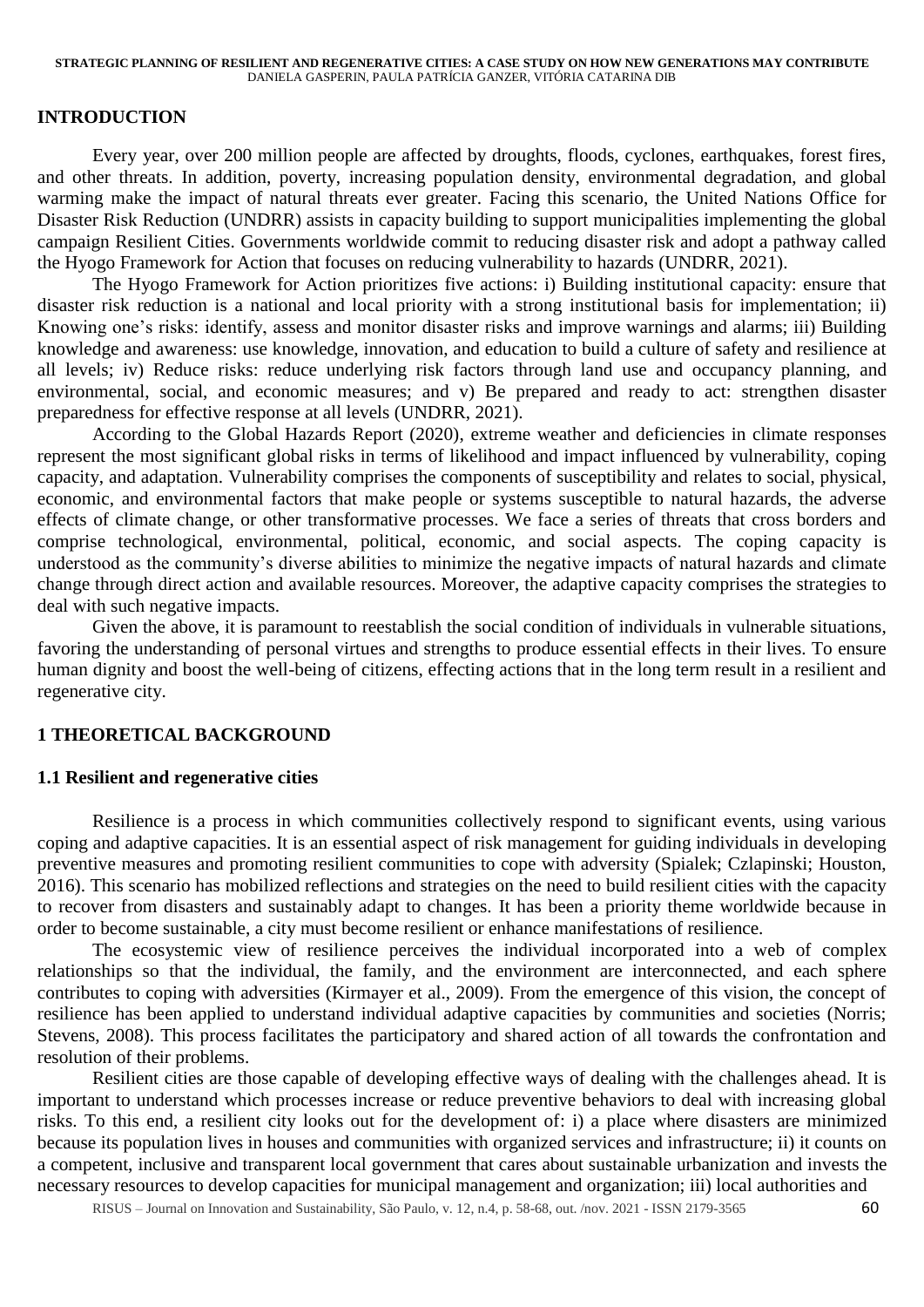the population understand the risks they face and develop local and shared information processes based on disaster damages, threats and risks, including who is exposed and who is vulnerable; iv) citizens are empowered to participate, decide, and plan their city with local authorities; v) it is able to minimize physical and social damage from extreme weather events, earthquakes, and other natural or human-induced threats; and vi) it is able to respond, deploy immediate reconstruction strategies, and quickly reestablish essential services to resume its social, institutional, and economic activities after an adverse event (UNDRR, 2021).

In the path of building a sustainable future, Fleming (2013) observed our development trajectory, which started from business as usual to a green strategy and may reach a regenerative model. For that to happen, a change in the worldview is necessary. There should be an investment in a conscious education to redesign our presence on the planet. Towards a sustainable and integral worldview, a new set of values becomes necessary that lead us from the green model to more profound ideals of sustainability and resilience. History shows that cultural change does not occur through a slow and gradual process but a series of evolutionary leaps in human consciousness. The shift from nomadic hunting and gathering cultures to centralized agricultural societies and then to industrialized nations corresponds to the convergence of new energy sources and the invention of communication technologies. Currently, we are moving from a perspective of an improved standard of living through technological progress, defined by comfort and conveniences, to a perspective of increased quality of life, perceived through meaningful experiences and relationships with nature and others (Fleming, 2013). It is necessary to take a step forward by reducing the demand for goods and energy, rethinking the use of natural resources, redesigning our strategies, and using appropriate technologies. These steps aim to minimize the impact of our actions and enable the planet to reach resilience so that it can be first restored and then regenerated, according to Figure 1.





Source: Fleming (2013, p. 81)

Senge (2010) emphasized the importance of a worldview shift towards a regenerative economy. According to the author, innovators create the regenerative economy in their own ways by seeing the more extensive system in which they live and work. They look beyond surface events and issues, perceiving deeper structures and forces. They do not allow barriers (whether organizational or culturally imposed) to limit their thinking. They make strategic choices, considering natural and social limits, and work to create innovation cycles - strategies for change that replicate how growth occurs in the natural world. A resilient and regenerative culture observes the patterns and cycles of nature to collaborate with creating a new model capable of reestablishing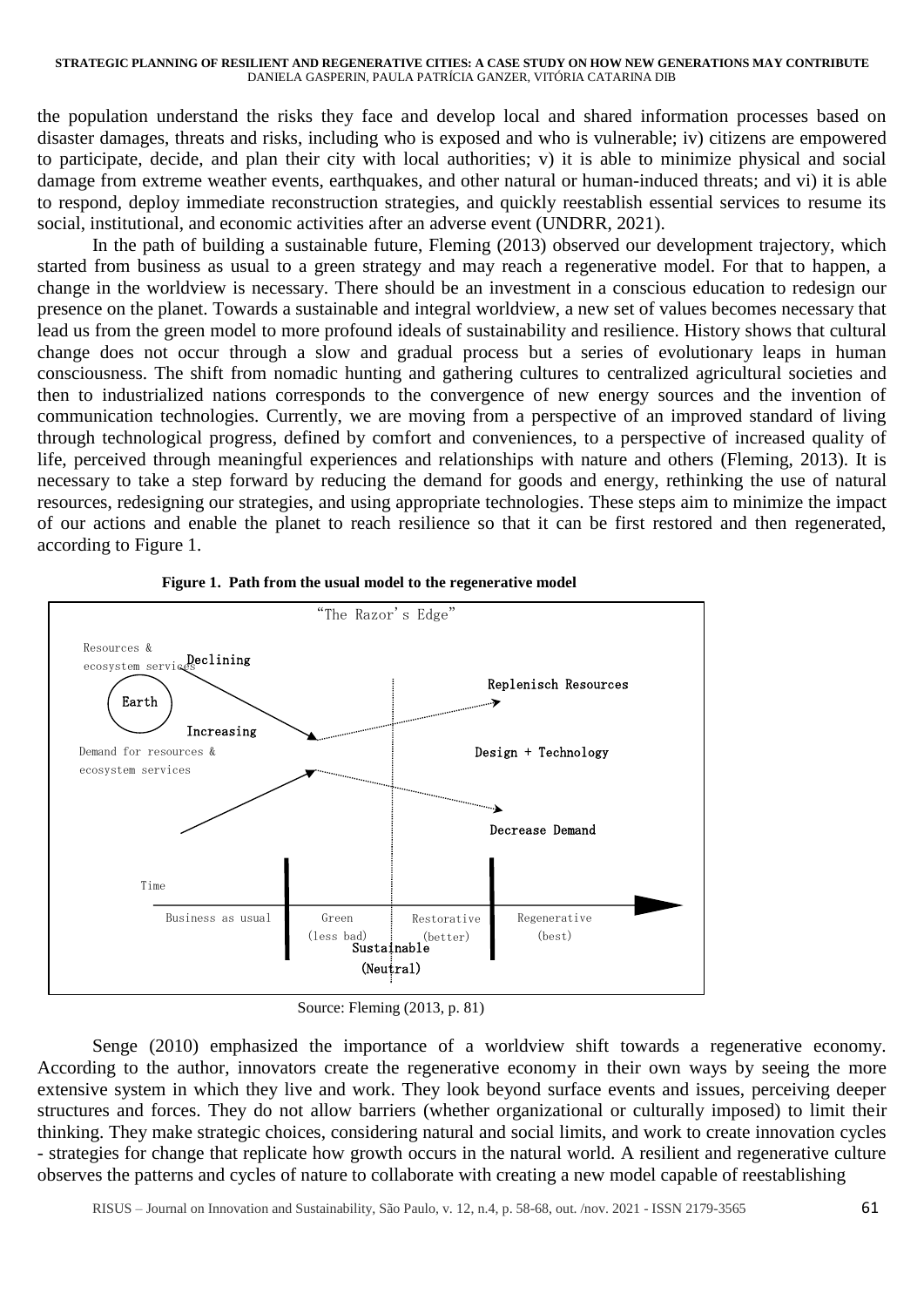#### **STRATEGIC PLANNING OF RESILIENT AND REGENERATIVE CITIES: A CASE STUDY ON HOW NEW GENERATIONS MAY CONTRIBUTE** DANIELA GASPERIN, PAULA PATRÍCIA GANZER, VITÓRIA CATARINA DIB

balance through recognizing the interdependence and complexity of living systems, appreciation for diversity, and a systemic and integrated system perspective.

# **2 DATA AND METHODOLOGY**

The methodology of this qualitative research was outlined in a case study, focusing on contemporary phenomena of a real-life context (Yin, 2005), characterized by an in-depth evaluation of the object in order to have broad and detailed knowledge, with a descriptive and exploratory purpose (Gil, 2017). The research sought to answer the following question: How does the knowledge of feelings and the ways of dealing with them in adolescents and teachers influence the development of a resilient and regenerative city?

The case study was carried out with 200 individuals, of which 150 were students aged 11 to 13 years and 50 teachers, from four municipal schools. The adolescents were chosen because they represent the future of the next generations. They must implement another form of development capable of collaborating with the restoration of the dynamic balance of the Earth system, together with the educators, to build the regenerative economy of tomorrow.

Data collection occurred through participant observation with the researcher's active participation in the workshops. The participants received, read, and signed the free and informed consent form before the execution of the project.

Qualitative data analysis was applied to the content analysis by Bardin (2011) with the aid of software NVivo version 20. According to Bardin (2011), the document analysis is a preliminary phase of a database, being an operation or a set of operations aiming to represent the content of a document in a form different from the original to promote its consultation referencing in subsequent states.

The next step was the analysis of emerging categories, employing three steps: i) pre-analysis, with the floating reading of the interviews to enable interpretation; ii) exploration of the material, coding the data from the records made during the interviews; iii) treatment of the results and interpretation, by classifying the elements according to their similarities and differences, for subsequent regrouping according to shared characteristics (Bardin, 2011). Finally, we presented the construction of the Quality of Life Project: getting to know the feelings, which aimed to propose a reflection on personal feelings and behaviors that influence the development of a resilient and regenerative community.

# **2.1 The construction of the quality of life project: getting to know the feelings**

Psychology highlights the importance of social support and the sense of belonging for the empowerment of individuals. Social interaction with others who share the same values and interests is central to developing our identities, wills, values, and goals. Hence the importance of social context and joint action to effectively intervene in the surrounding reality (Kronenfeld, 2016). The Quality of Life Getting to Know the Feelings project emerged to reflect on some feelings and behaviors that can improve resilience at an individual and collective level.

This perspective connects to the current process of individualization and isolation that we face with the coronavirus pandemic, which has been causing suffering in several aspects of human life. Present in adolescents, our future generation, and evidenced by anxiety, panic, fear, and anguish, among others. Therefore, it is necessary to name, know, and deal with such feelings. The project merged the human development actions carried out in recent years in the Municipality of Veranópolis, in the State of Rio Grande do Sul, Brazil. The city covers an area of 289.4 km² and has a population of 26,241 inhabitants. The Project is part of the Veranópolis Resilient City Program, whose starting point is socio-environmental responsibility for improving public management and the consolidation of public policies that promote social inclusion and strengthen ties with the community to reduce vulnerabilities.

Anchored in the UNDRR's perspective, the program aims at an administrative efficiency for reducing vulnerabilities with the insertion of all social actors, which strengthens governance and participative democracy. The program was divided into five phases.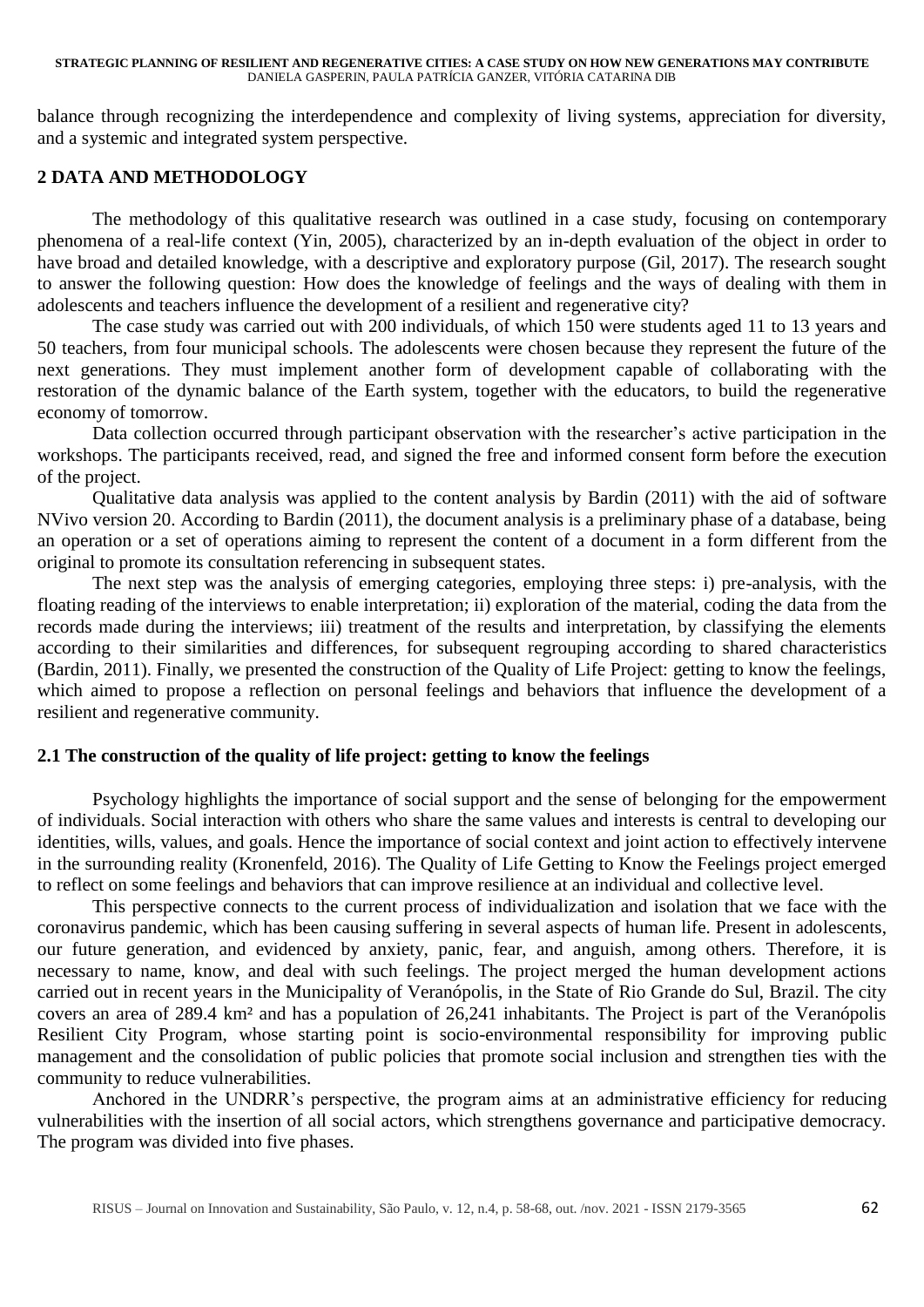Phase one started in 2019, comprising the organization and preparation for constructing a resilient city with the meeting of different social actors to discuss the actions that can improve access to information, knowledge, capacities, and tools to deal with risks.

In phase two, the diagnosis and risk assessment of the municipality were carried out. In phase three, in 2020, a security and resilience action plan was developed, in a scenario where the world has dedicated efforts to stop the advance of the coronavirus pandemic, evidencing the deficiencies of the countries and the challenges that Brazilian cities need to face to become more resilient and regenerative. The Quality of Life Project Getting to Know the Feelings was developed in this phase and executed in 2021. The project was structured in three workshops with 150 students and 50 teachers, namely: i) self-control workshop to deal with feelings of anxiety, anguish, aggressiveness, and lack of motivation; ii) self-esteem workshop to perceive qualities and deal with frustration, hurt, anger, resentment; and iii) self-confidence workshop to believe in potentialities and deal with insecurity, fear, and loneliness.

The teaching methodology of the workshops was based on Pichon-Rivière's (2007) operative groups, with the preparation of a folder distributed to all participants. Chart 1 shows the content developed.

| Chart 1. Quality of Life Froject Getting to Know the Feelings                                                                                                                                                                                |                                                                      |                                         |
|----------------------------------------------------------------------------------------------------------------------------------------------------------------------------------------------------------------------------------------------|----------------------------------------------------------------------|-----------------------------------------|
| <b>Anxiety</b><br>It is an unpleasant emotional state, apprehension, or fear of<br>imminent danger, real or imagined, accompanied by<br>physical sensations. The discomfort is often difficult to<br>describe, but the sensations are clear. | <b>Breathing</b>                                                     | Self-                                   |
| Anguish<br>Anguish is not about anything precise, waiting for<br>something that cannot be named. It is the feeling of<br>possibility, since the possibility is the dimension of the<br>future.                                               | Living in the present                                                | control:<br>dealing<br>with<br>emotions |
| <b>Aggressiveness</b><br>This behavior can be manifested by destructive and<br>attacking actions, verbal or physical.                                                                                                                        | Physical activity                                                    |                                         |
| <b>Frustration</b><br>It is an emotional state when one is forbidden to the<br>satisfaction of something. It is in the frustration of an<br>expectation through an unforeseen solution.                                                      |                                                                      |                                         |
| <b>Sorrow</b><br>It is an emotional state that results from disappointment<br>when we create expectations about something or someone.                                                                                                        |                                                                      | Self-                                   |
| Anger<br>Anger is a feeling of frustration or inability to satisfy a<br>need or desire.                                                                                                                                                      | Dealing with<br>expectations<br>Developing gratitude,<br>recognition | esteem:<br>realizing<br>your            |
| <b>Low Self-Esteem</b><br>It is a person's evaluation of himself/herself, including<br>psychological and physical characteristics, qualities, and<br>abilities.                                                                              |                                                                      | qualities                               |
| <b>Resentment</b><br>It is an emotional state of anger against what one cannot be<br>or cannot have.                                                                                                                                         |                                                                      |                                         |
| <b>Insecurity</b><br>Insecurity is discomfort triggered by believing oneself to be<br>worthless, unloved, or not good enough.                                                                                                                | Trusting yourself                                                    | Self-<br>esteem:<br>believing in        |
| <b>Loneliness</b><br>It is an emotional state of isolation and the impossibility of<br>communication.                                                                                                                                        |                                                                      | your<br>qualities                       |

 **Chart 1. Quality of Life Project Getting to Know the Feelings**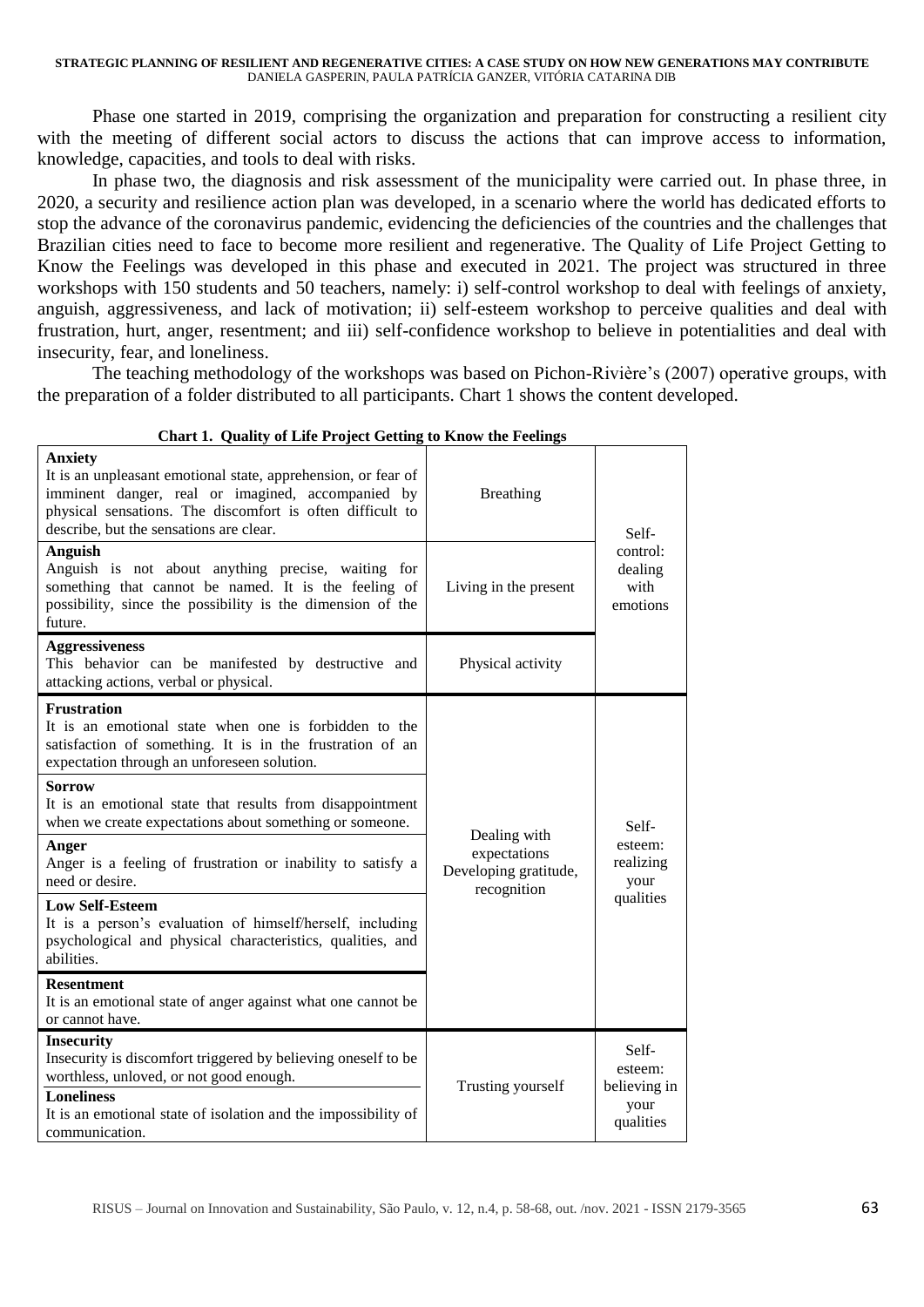| STRATEGIC PLANNING OF RESILIENT AND REGENERATIVE CITIES: A CASE STUDY ON HOW NEW GENERATIONS MAY CONTRIBUTE |  |
|-------------------------------------------------------------------------------------------------------------|--|
| DANIELA GASPERIN. PAULA PATRÍCIA GANZER. VITÓRIA CATARINA DIB                                               |  |

| Fear                                                          |  |
|---------------------------------------------------------------|--|
| It is an emotional state of pain or agitation produced by the |  |
| prospect of future evil, which can produce death or pain.     |  |

Each workshop totaled three hours, held weekly in each school, in the online modality, with students and teachers. The students were divided by school and class, with an average of 15 participants, totaling ten groups. A workshop was also held with the teachers. The project's workload totaled 36 hours.

Phase four is ongoing with the execution of the planned actions. The Quality of Life Project continues with the students' parents and social entities to inclusively and participative achieve its aim. Phase five will be the follow-up of the executed actions, their results, and implementations by improving educational and informative campaigns that promote resilience actions. Since history has taught us we are resilient, it is essential to build resilient cities to deal with adversities with the least impact and the most learning for future generations. The analysis and discussion of the results are presented next.

# **3 RESULTS**

The transcribed content of the workshops held with students and teachers was imported into NVivo software version 20, and content analysis was performed following Bardin (2011). After importing the contents in a Microsoft word file, the categories formed from "nodes" created in the software allowed the emergent category analysis (Figure 2).





Source: NVivo 20

The step performed in NVivo 20 allowed the application of the three stages of content analysis of Bardin (2011): i) pre-analysis, with the floating reading of the interviews to enable interpretation; ii) exploration of the material, coding the data from the records made during the interviews; iii) treatment of the results and interpretation, by classifying the elements according to their similarities and differences, for subsequent regrouping according to shared characteristics. As a result, after the categorization by "nodes," the grouping of the writing excerpts for each category was done. After this grouping, the word frequency was performed by selecting the 30 most frequent words, which formed the "word cloud" that represents the significance of the words through the times they were mentioned in the workshops and testimonials.

### **3.1 Resilient and regenerative cities and the quality of life project categories**

The frequency of words in the resilient and regenerative cities category showed "life" as the most cited word, appearing 46 times. Next, the words "project" 37 times, "self" 36, "resilient" 34, and "feelings" 31. The importance of the project for people's lives is evidenced and the understanding of their feelings for their selfdevelopment and strengthening of resilience.

Hanson (2018), claimed resilience is the capability to recover from adversity, [trauma,](https://www.goodtherapy.org/blog/psychpedia/trauma) and setbacks and to keep pursuing goals and opportunities. We need resilience to survive, but we also need resilience to thrive. To deal with [stress,](https://www.goodtherapy.org/learn-about-therapy/issues/stress) work through conflicts, push through weariness and pain, and deal with a changing world. Resilience requires inner resources like secure attachment, self-control, grit, gratitude, mindfulness, compassion, and confidence. The essence of self-reliance is resilience, and the essence of resilience is knowing how to use each day to become a little stronger, wiser, more loving, and happier. The word cloud evidenced that the city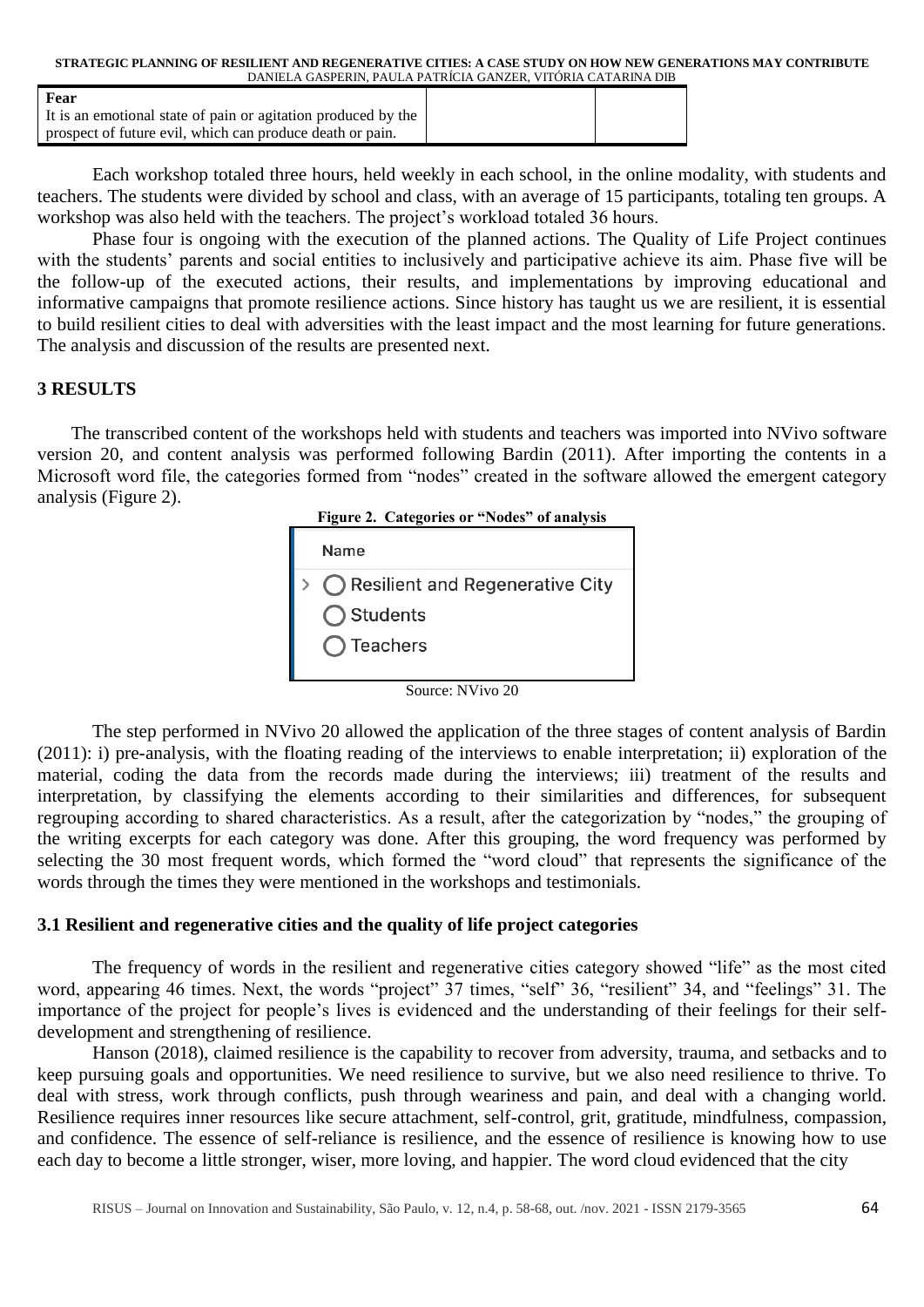appreciates the care, that it is possible to believe in resilience development, and that the project is focused on life and knowing the feelings. Figure 3 presents the results of the word cloud.



**Figure 3 Category resilient and regenerative cities**

Source: NVivo 20

The result of the word cloud shows that the project has achieved its goal of proposing a reflection on personal feelings and behaviors, which influence the development of a resilient and regenerative community by enhancing the socioemotional skills of students and teachers. The socioemotional concept is inserted in the study of social skills, relating to repertoires of interpersonal and affective relationship management, in the interface with how people perceive, feel, and express the interaction between contingent situations and behaviors (Caballo, 2014). From this perspective, behaviors can change depending on the social environment and are subject to specific intervention to better adapt the person's interaction with the social context.

Tough's (2014) described the big five, which are constructs obtained by factor analysis performed on responses from broad questionnaires with diverse questions about behaviors representative of all the personality traits an individual might have, giving rise to the hypothesis that the personality traits of human beings would cluster around five major domains, namely: i) Openness: being willing and interested in experiences; ii) Conscientiousness: being organized, striving, and responsible for one's own learning; ii) Extraversion: orienting one's interests and energy toward the outside world; iv) Agreeableness: acting in a group cooperatively and collaboratively; and v) Neuroticism: demonstrating predictability and consistency in emotional reactions. It draws attention to the fact that the initials of the five categories form the word "ocean." The ocean is a metaphor for socioemotional skills, entering the immensity and depth of the self.

# **3.2 Students' Category**

In the students' category, the frequency of words remained as in the previous category. The word "life" presented the highest incidence, followed by "project" and "self," but a new word emerged, "learned." The Quality of Life Project provided the students with conditions to understand/name their feelings, deal with/transform their reactions, and contribute to forming participative and collaborative citizens in their environment.

For Vygotsky (2009), to have impact and relevance, interactions between people must be meaningful and integrative to transform the individual through reflection and awareness. Meaningful dialogues and conversations are the most profound way a human being can reflect on the conception of the world, values, and practices. The word cloud, presented in Figure 4, shows the importance of dialogue as a driving force for social learning.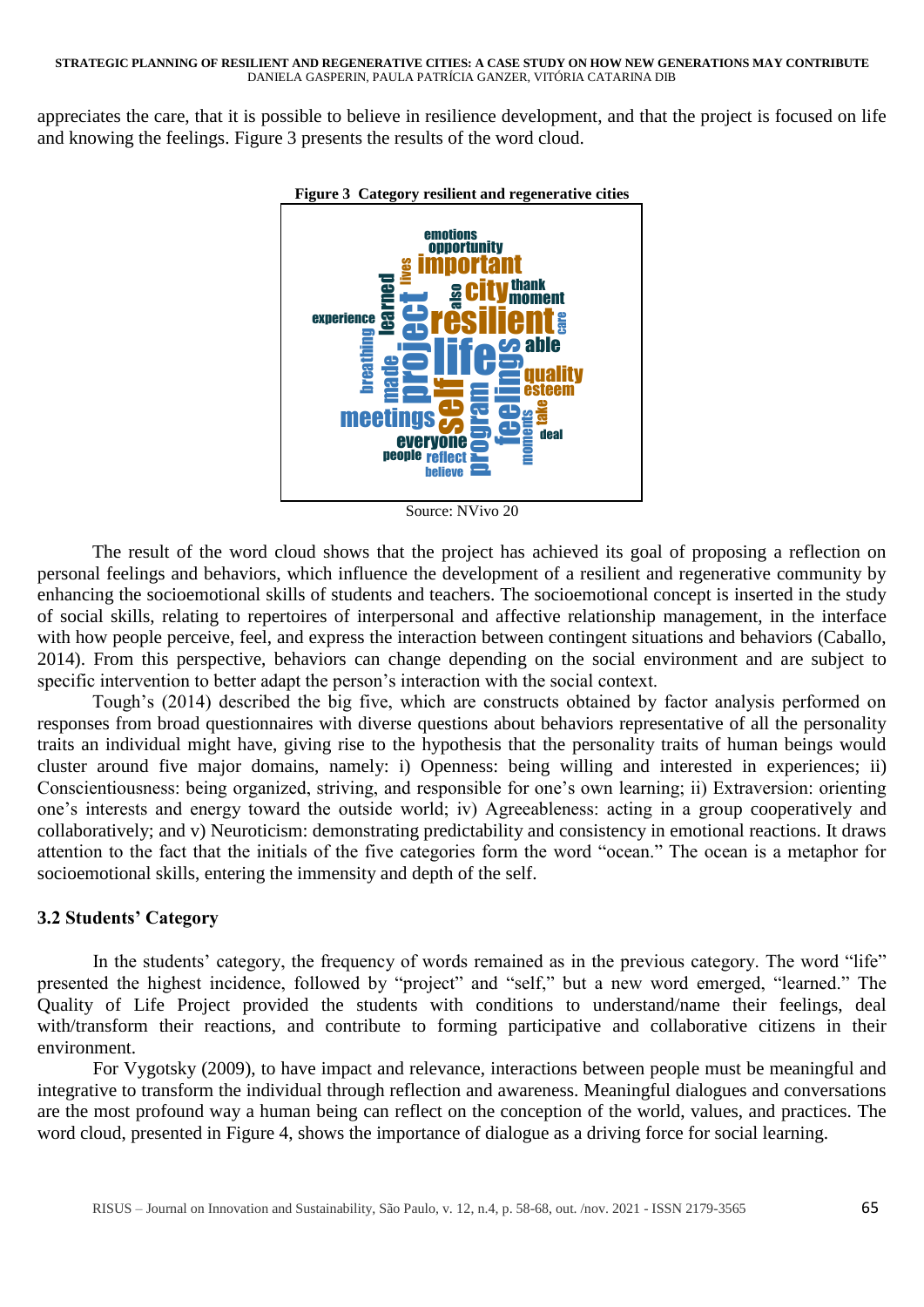

**Figure 4 Students' category**

Source: NVivo 20

Dialogue construction calls for participants to be able and willing to communicate equally in an open conversation that welcomes diversity of views and observes divergences when adequately handled. Hanson (2018) said mindfulness is important because we need to be aware of beneficial experiences or opportunities to gain inner resources that make us resilient. If we are not mindful, we might lose opportunities. Mindfulness gives us control over whom we are becoming. For many people, the mind dwells in resentment, [anxiety,](https://www.goodtherapy.org/learn-about-therapy/issues/anxiety) or [regret.](https://www.goodtherapy.org/blog/psychpedia/regret) Mindfulness enables us to regulate where our mind dwells. We can notice when our mind is dwelling on a beneficial experience and when it is not. If a person cannot be mindful, they cannot direct their own process of becoming.

Learning is the strength of strengths, responsible for growing all the others. If lifelong learning is important, it becomes essential to get good or better at learning. That kind of central insight and internal commitment is the value of self-reliance. The essence of self-reliance is that you can count on yourself to learn and enjoy the fruits. The preparation for the citizenship exercise starts with the knowledge about oneself and the environment in which one lives to interpret and responsibly act in society and, in this process, build a resilient and regenerative community.

# **3.3 Teachers' Category**

In the teachers' category, the frequency of words remained as in the main category. The new words were "meetings" and "resilient," reinforcing that the meetings strengthened the understanding of self and resilience enhancement.

Foucault (1988) used the term care, which comes from the Socratic-Platonic knowledge, understood as the art of existence, the principle one should take care of oneself deriving in social imperatives and elaborating collective knowledge. The author referred to the specific techniques that men use to understand who they are.

There are many reasons why "know thyself" has eclipsed "take care of yourself." In Greco-Roman culture, the knowledge of the self appears as a consequence of the care of the self. In the modern world, the knowledge of the self represents a fundamental principle. Caring for the self consists in knowing oneself. The knowledge of the self becomes the object of the search for the care of the self (Foucault, 1988).

For Hanson (2018), a way to help people is to help them get out of situations that bang hard on them every day. We help people get away from things that are bad for them. A significant way to help people become resilient is to help them develop targeted psychological resources, inner strengths in a deliberate way. Figure 5 reveals the importance of talking about self and resilience.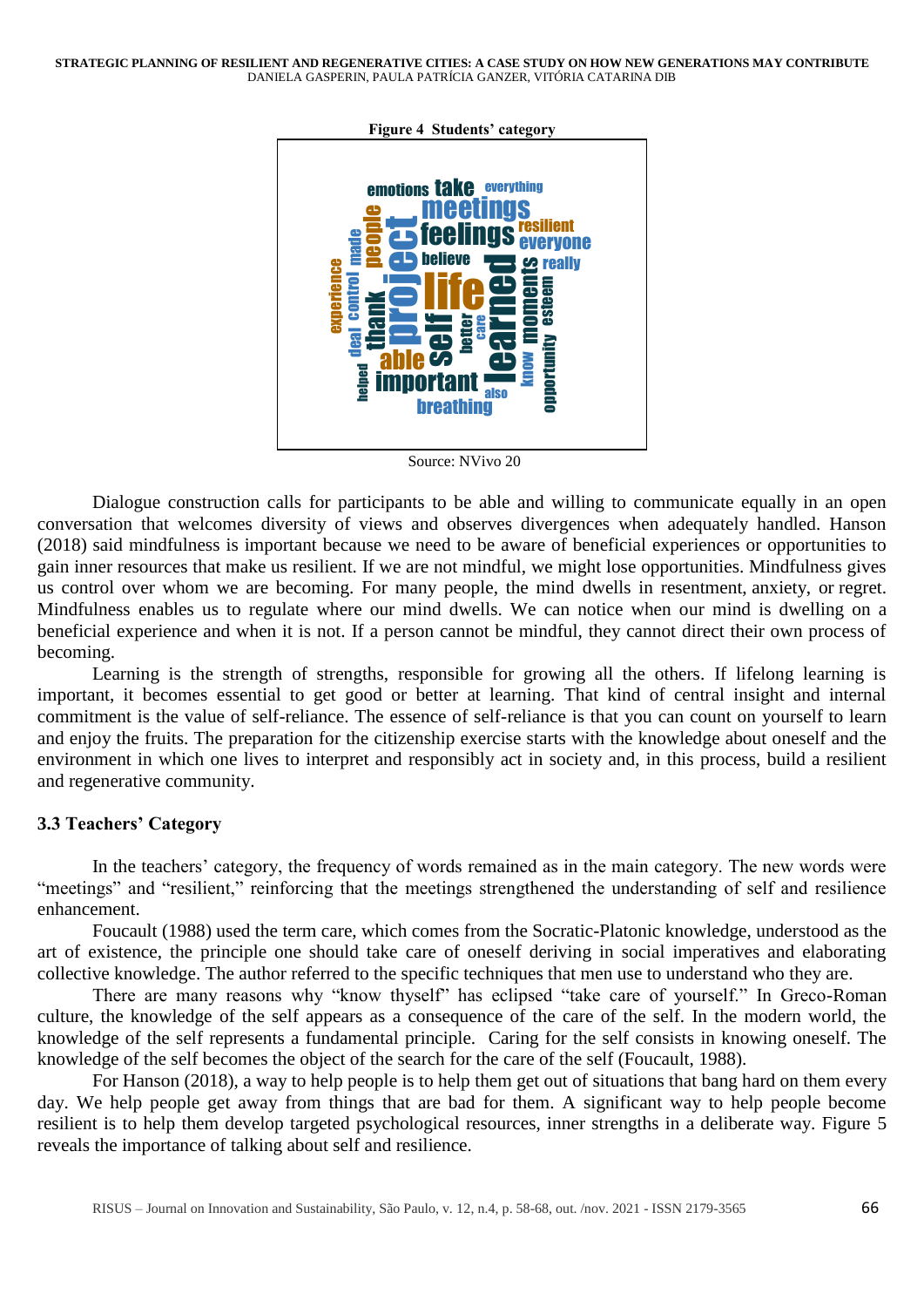**STRATEGIC PLANNING OF RESILIENT AND REGENERATIVE CITIES: A CASE STUDY ON HOW NEW GENERATIONS MAY CONTRIBUTE** DANIELA GASPERIN, PAULA PATRÍCIA GANZER, VITÓRIA CATARINA DIB



**Figure 5. Teachers' category**

Source: NVivo 20

Based on Gardner's (1995) concept of multiple intelligences, the development of socioemotional skills can be translated as strengthening interpersonal and intrapersonal intelligence. In this context, teachers also need space to reflect on their feelings, to rescue the multiplicity of aspects inherent to their experiences. Instead of denying emotion, it is necessary to be aware of the universe of feelings and behaviors present in human life.

The Project Quality of Life Getting to Know the Feelings of the Resilient City Program provided the opportunity to explain emotional concepts, their implications, and management to ensure that the workshops were meaningful to teachers and students. The Project provided moments of conscious reflection to promote metacognition, that is, thinking about one's own thinking.

During the research, we realized that the knowledge of feelings and how to deal with them in students and teachers influence a resilient and regenerative city. Knowing and caring about the self increases the resilience to face challenges. A resilient city is built with resilient citizens, an organized community, competent, inclusive, and transparent local government. Citizens are empowered to participate, decide, and plan their city together with local authorities and go further, towards regenerative development, with a worldview that considers natural and social limits, and working to create innovation cycles in a systemic and integrated perspective.

# **CONCLUSION**

The Quality of Life Project Getting to Know the Feelings of the Resilient City Program contributed to everyone's learning. This represents the possibility of building dynamic processes of participation and collaboration and increasing numbers of public actors and society in new ways of thinking and facing problems related to socio-environmental sustainability. In order to strengthen collaborative and articulated diagnoses that promote sustainability (Bandura, 1963).

In practice, we noticed that the workshops contributed to the integral formation of the students, because they offer an opportunity for the reflection and management of various feelings and behaviors that are enhanced in the face of adversities, which implies increased individual resilience.

For teachers, improving self-knowledge contributed to their pedagogical practice, because the teacher must be a researcher of his own action. Knowing the place of experience, its possible problems and conflicts, makes it possible to subsidize dialogues and collective reflections about the different perceptions of reality.

Finally, it is understood that in the future, a quantitative analysis should be applied, using the constitutive factors of reivich and shatté resilience, through the RQtest to measure the resilience quotients and monitor the results of this and other studies to promote resilient actions based on the actual demands of the community.